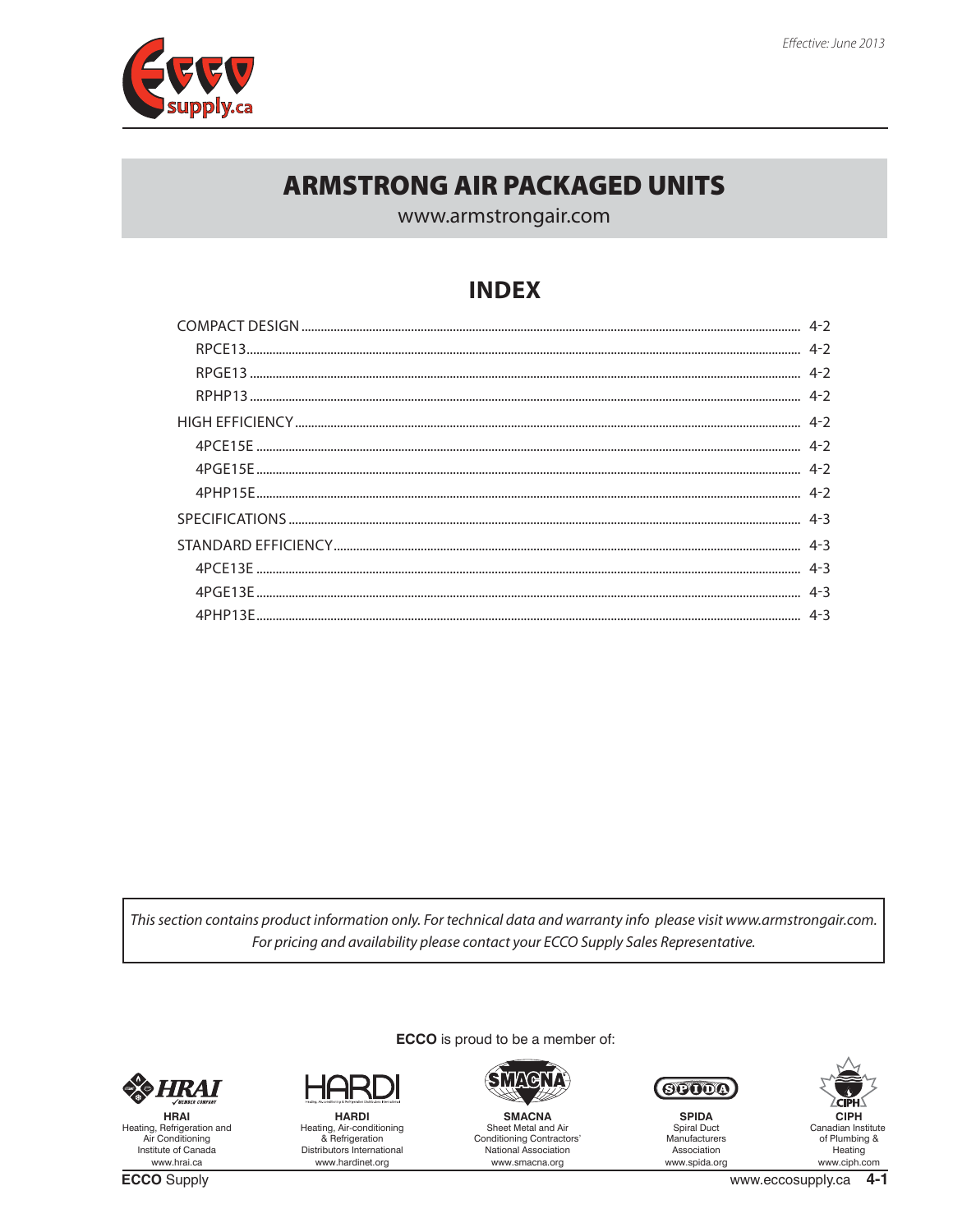# **ARMSTRONG AIR PACKAGED UNITS**

www.armstrongair.com

## <span id="page-1-0"></span>high efficiency

Armstrong Air's top-performing packaged units deliver an outstanding combination of comfort and smart energy use.

#### **4PGE15E**



- 15.0 SEER Efficiency Rating
- 80% AFUE Efficiency Rating
- High Pressure Switch
- Gas/Electric

#### **4PHP15E**



- 15.0 SEER Efficiency Rating
- 8.0 HSPF Efficiency Rating
- Integrated Compressor Protection
- Heat Pump

#### **4PCE15E**



- 15.0 SEER Efficiency Rating
- High Pressure Switch
- Electric/Electric

## Compact Design

Same efficiencies and performance in a low-profile cabinet.

#### **RPGE13**



- 13.0 SEER Efficiency Rating
- 80% AFUE Efficiency Rating
- High Pressure Switch
- Gas/Electric

### **RPHP13**



- 13.0 SEER Efficiency Rating
- 7.7 HSPF Efficiency Rating
- Integrated Compressor Protection
- Heat Pump

#### **RPCE13**



- 13.0 SEER Efficiency Rating
- High Pressure Switch
- Electric/Electric

*– E.&O.E. – All Prices F.O.B. Our Warehouse – Subject to Change Without Notice – All Taxes Extra – May not be Available at All Branches –*